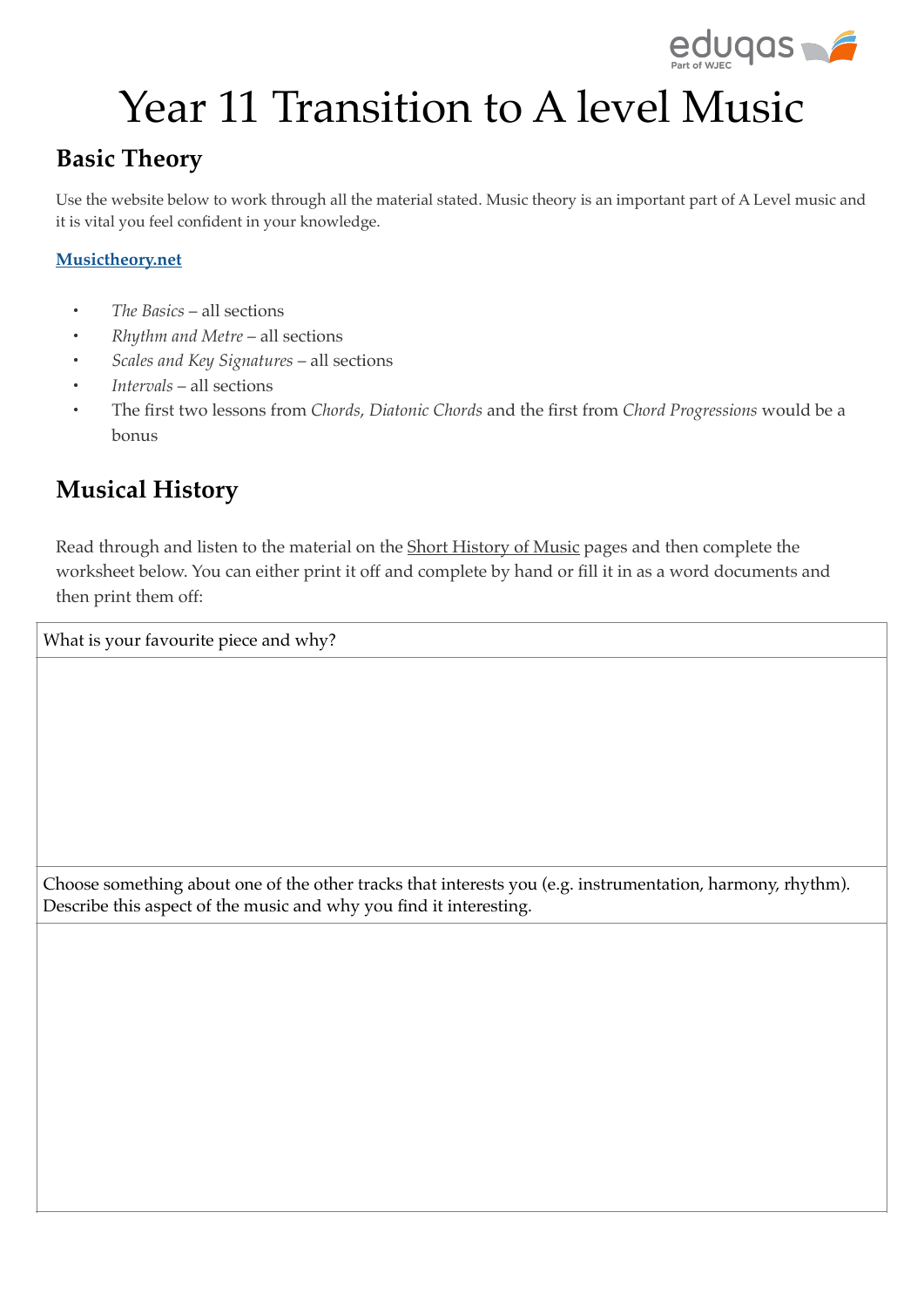What is your least favourite track?

Describe two aspects of this track that you think contribute to your opinion:

If you had to compose a piece that took inspiration from one of these tracks, which one would you choose and why.

Listen to and read about the Baroque and Classical eras on the Short History of Music. Identify THREE features of music that are different at the beginning of the Classical era compared to the Baroque.

Listen to and read about the Romantic period on the Short History of Music. Then do some of your own research on a Romantic composer of your choice. Write a short biographical paragraph about the composer, explaining how they are typically Romantic.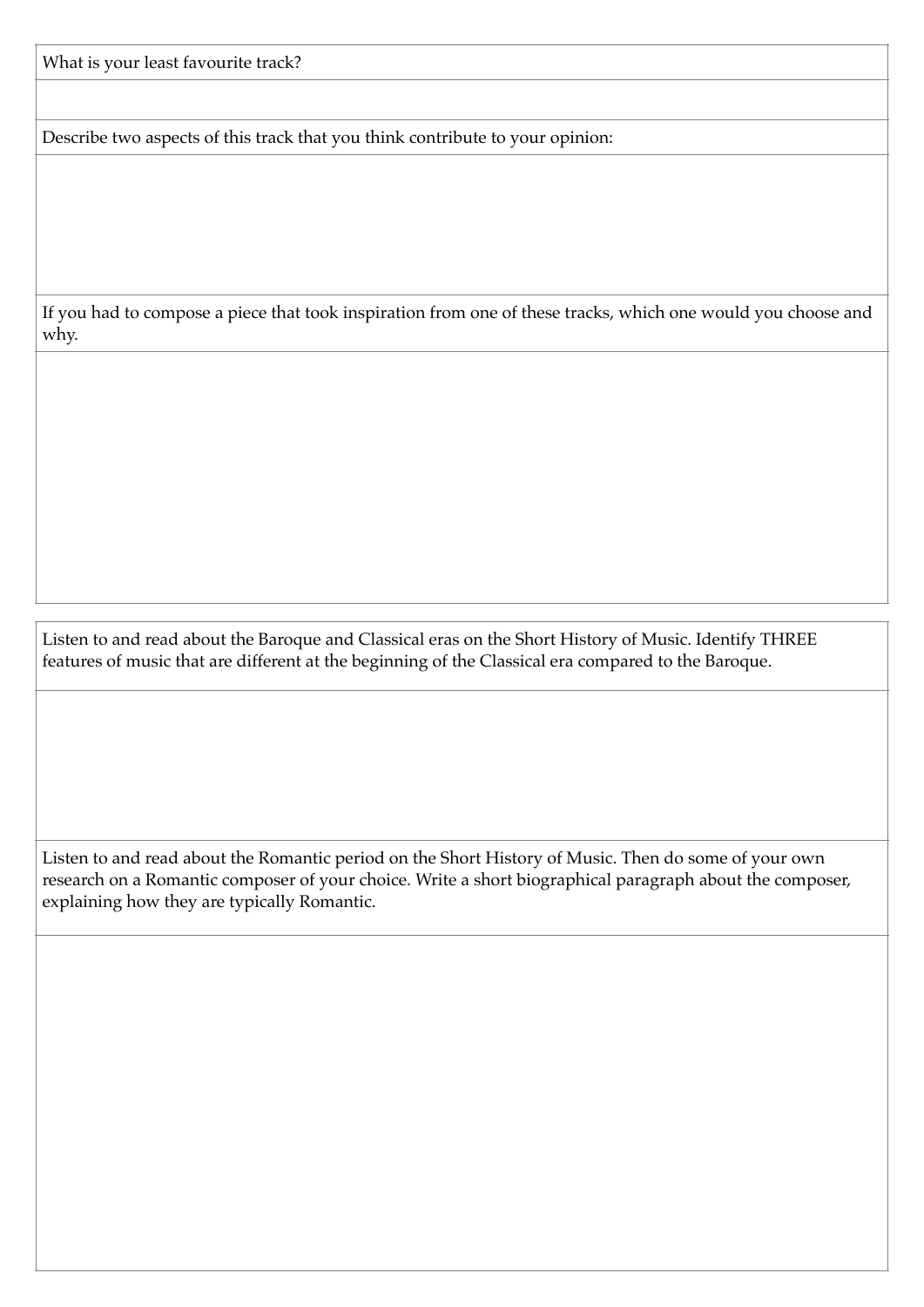## **Listening and describing**

Listen to Last Midnight from Stephen Sondheim's *Into the Woods* and answer the questions below. You can listen as many times as you like. Some of the short questions are easy and some are pretty hard. Just do your best!

| 1. It's the last midnight                          | (1. Describe intro)                                 |
|----------------------------------------------------|-----------------------------------------------------|
| 2. It's the last wish                              | $(2.$ Melody in lines 1-4 $)(3.$ boom in line 4 $)$ |
| 3. It's the last midnight                          |                                                     |
| 4. Soon it will be boom squish!                    |                                                     |
| 5. Told a little lie                               |                                                     |
| 6. Stole a little gold                             |                                                     |
| 7. Broke a little vow                              | (4. new rhythmic idea in line 7)                    |
| 8. Did you?                                        |                                                     |
| 9. Had to get your prince                          |                                                     |
| 10. Had to get your cow                            |                                                     |
| 11. And to get your wish                           |                                                     |
| 12. Doesn't matter how                             |                                                     |
| 13. Anyway, it doesn't matter now                  |                                                     |
| 14. It's the last midnight                         |                                                     |
| 15. It's the boom Splat!                           | (5a. interval between boom and splat)               |
| 16. Nothing but a vast midnight                    |                                                     |
| 17. Everybody smashed flat!                        | (5a. interval between smashed and flat)             |
| 18. Nothing you can do                             | (6. percussion instrument at line 18)               |
| 19. Not exactly true                               |                                                     |
| 20. We could always give her the boy               |                                                     |
| 21. No, of course what really matters is the blame |                                                     |
| 22. Someone you can blame                          |                                                     |
| 23. Fine, if that's the thing you enjoy            |                                                     |
| 24. Placing the blame                              | (7. melody in lines 24-26)                          |
| 25. If that's the aim                              |                                                     |
| 26. Give me the blame                              |                                                     |
| 27. Just give me the boy                           | (8. harmony in line 27)                             |
| 28. No!                                            |                                                     |
| 29. No?                                            |                                                     |
| 30. You're so pure                                 | $(9.$ melody in lines $30-33$ )                     |
| 31. But stay here and in time you'll mature        |                                                     |
| 32. And grow up to be them so let's fly            |                                                     |
| 33. You and I far away                             |                                                     |
| 34. I'm the hitch                                  | (10. French horn in bars 34-40)                     |
| 35. But no-one believes I'm the witch              |                                                     |
| 36. They're all liars and thieves                  |                                                     |
| 37. Like your father                               |                                                     |
| 38. Just like you will be, too                     |                                                     |
| 39. Oh, why bother?                                |                                                     |
| 40. They'll just do what they do                   |                                                     |
| 41. It's the last midnight                         |                                                     |
| 42. So, goodbye all                                |                                                     |
| 43. Coming at you fast, midnight                   |                                                     |
| 44. Soon you'll see the sky fall                   |                                                     |
| 45. Jack, you want a bean?                         | (11. percussion instrument end of line 45)          |
| 46. Have another bean                              |                                                     |
| 47. Beans were made for making you rich!           |                                                     |
| 48. Plant them and they soar                       |                                                     |
|                                                    |                                                     |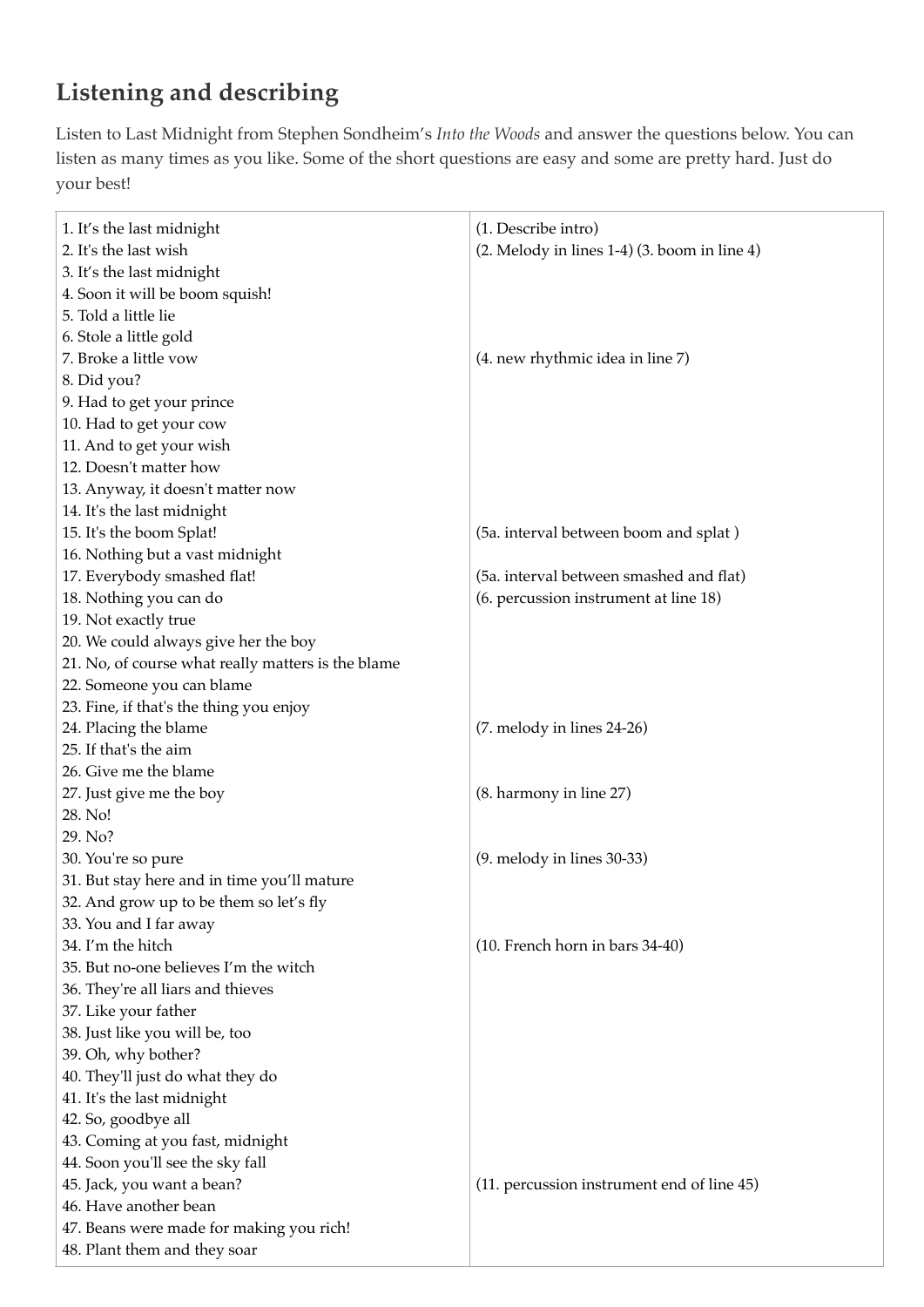| 49. Here, you want some more?                                                                 |                                                    |  |
|-----------------------------------------------------------------------------------------------|----------------------------------------------------|--|
| 50. Listen to the roar                                                                        |                                                    |  |
| 51. Giants by the score!                                                                      |                                                    |  |
| 52. Well, you can blame another witch                                                         |                                                    |  |
| 53. It's the last midnight                                                                    | (12. four differences from opening in lines 53-56) |  |
| 54. It's the last verse                                                                       |                                                    |  |
| 55. Now, before it's past midnight                                                            |                                                    |  |
| 56. I'm leaving you my last curse                                                             |                                                    |  |
| 57. I'm leaving you alone                                                                     |                                                    |  |
| 58. Scrubbing in the mess that you made                                                       |                                                    |  |
| 59. Fix it on your own                                                                        |                                                    |  |
| 60. Time for me to go I'm afraid                                                              |                                                    |  |
| 61. Back to what I know                                                                       |                                                    |  |
| 62. Back to long ago                                                                          |                                                    |  |
| 63. Safe inside the world that I'm from                                                       | (13. harmony in lines 63-4)                        |  |
| 64. Ugly and spurned with my powers returned                                                  |                                                    |  |
| 65. And I fear                                                                                |                                                    |  |
| 66. Midnight's here                                                                           |                                                    |  |
| 67. Time to disappear                                                                         |                                                    |  |
| 68. Mother here I come. Arghh!!                                                               |                                                    |  |
| 1. Describe instrumental intro (which continues as the accompaniment in the first few lines). |                                                    |  |
| 2. Describe the melody in lines 1-4                                                           |                                                    |  |
|                                                                                               |                                                    |  |

4. Describe the new rhythmic idea that begins in the accompaniment on vow in line 7.

……………………………………………………………………………………………………………………………

5a. What interval is there between boom and splat on line 15?

……………………………………………………………………………………………………………………………

5b What is different and same about the interval between smashed and flat on line 17?

…………………………………………………………………………………………………………………………… 6. What percussion instrument is added at line 18? ………………………………………………………………..

7. Describe the melody in lines 24-26

……………………………………………………………………………………………………………………………

8. Describe the harmony in line 27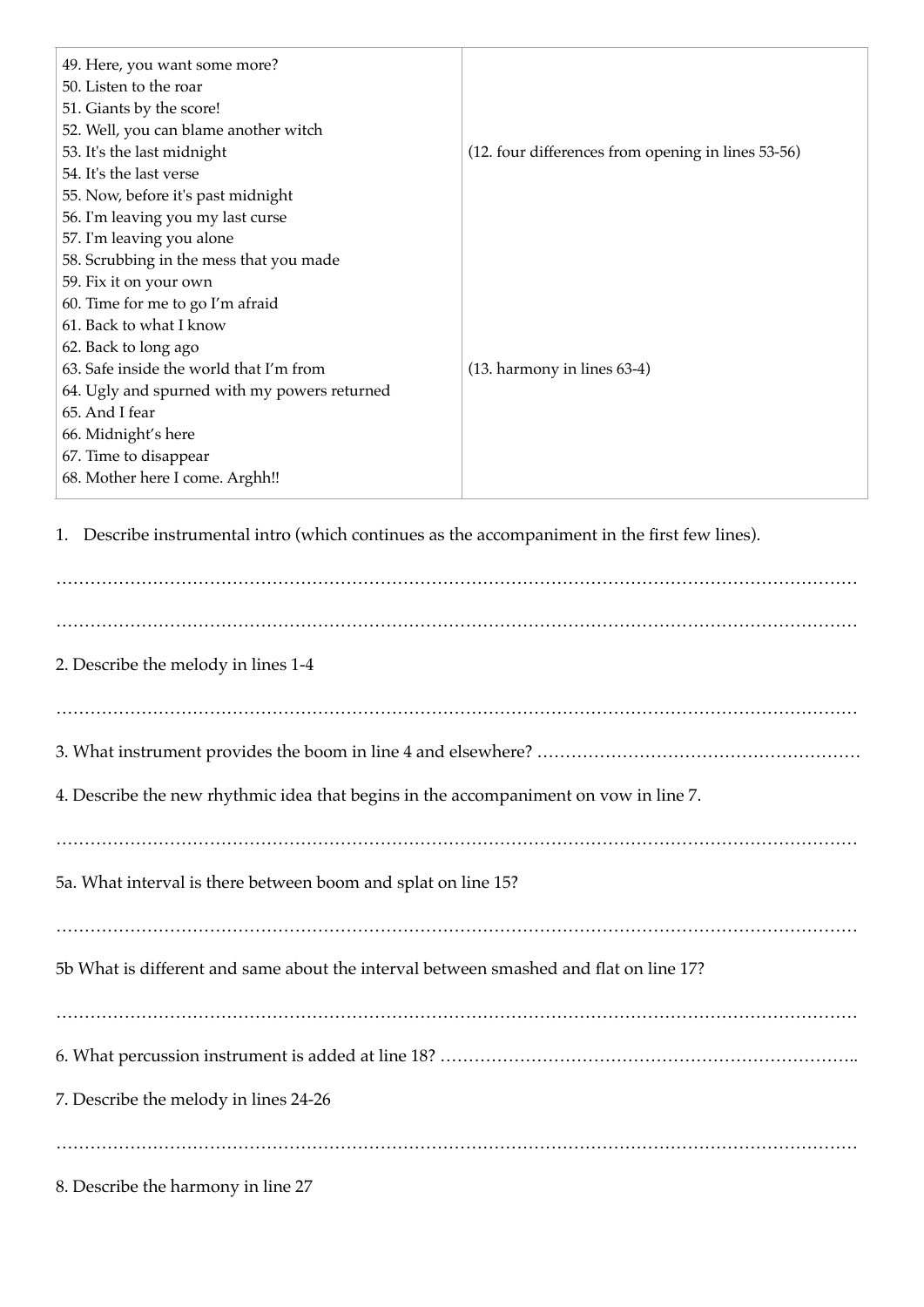| 9. Describe the melody in lines 30-33                                                                                                                                                  |
|----------------------------------------------------------------------------------------------------------------------------------------------------------------------------------------|
|                                                                                                                                                                                        |
| 10. Describe the writing for French horn in bars 34-40                                                                                                                                 |
|                                                                                                                                                                                        |
| 11. What percussion instrument is added at the end of line 45?                                                                                                                         |
|                                                                                                                                                                                        |
| 12. Describe four differences between lines 53-56 compared the opening.                                                                                                                |
| 1.<br>$\overline{a}$ , and a component component component component component component component component component                                                                 |
| 2.                                                                                                                                                                                     |
| 3.                                                                                                                                                                                     |
| 4.                                                                                                                                                                                     |
| 13. Describe the harmony in lines 63-4                                                                                                                                                 |
|                                                                                                                                                                                        |
| 14. How does the music set the scene of a threatening witch in the misty woods? You can use parts of<br>answers you have given already along with anything else you think is relevant. |

 …………………………………………………………………………………………………………………………… ……………………………………………………………………………………………………………………………

## **Performance**

Make sure you don't neglect your playing during this break. If you are having online lessons with your teacher, then that will obviously keep you going. If you are not, I suggest you do at least some of the tasks below to keep yourself in practice.

- Polish up a piece you are already working on and video it. You could then share it with your friends and family. You can even send it to me at hetheringtons@presdales.herts.sch.uk if you want. You might find a recorded accompaniment on Youtube for pieces that are very regularly played for grades etc.
- Resurrect an older piece that you really enjoyed. You will be able to play it better now you are a bit more advanced. Listen to some performances of the piece on Apple Music/Spotify/Youtube. What do you like about these performances? Is there anything you can incorporate. Again, you could video your performance.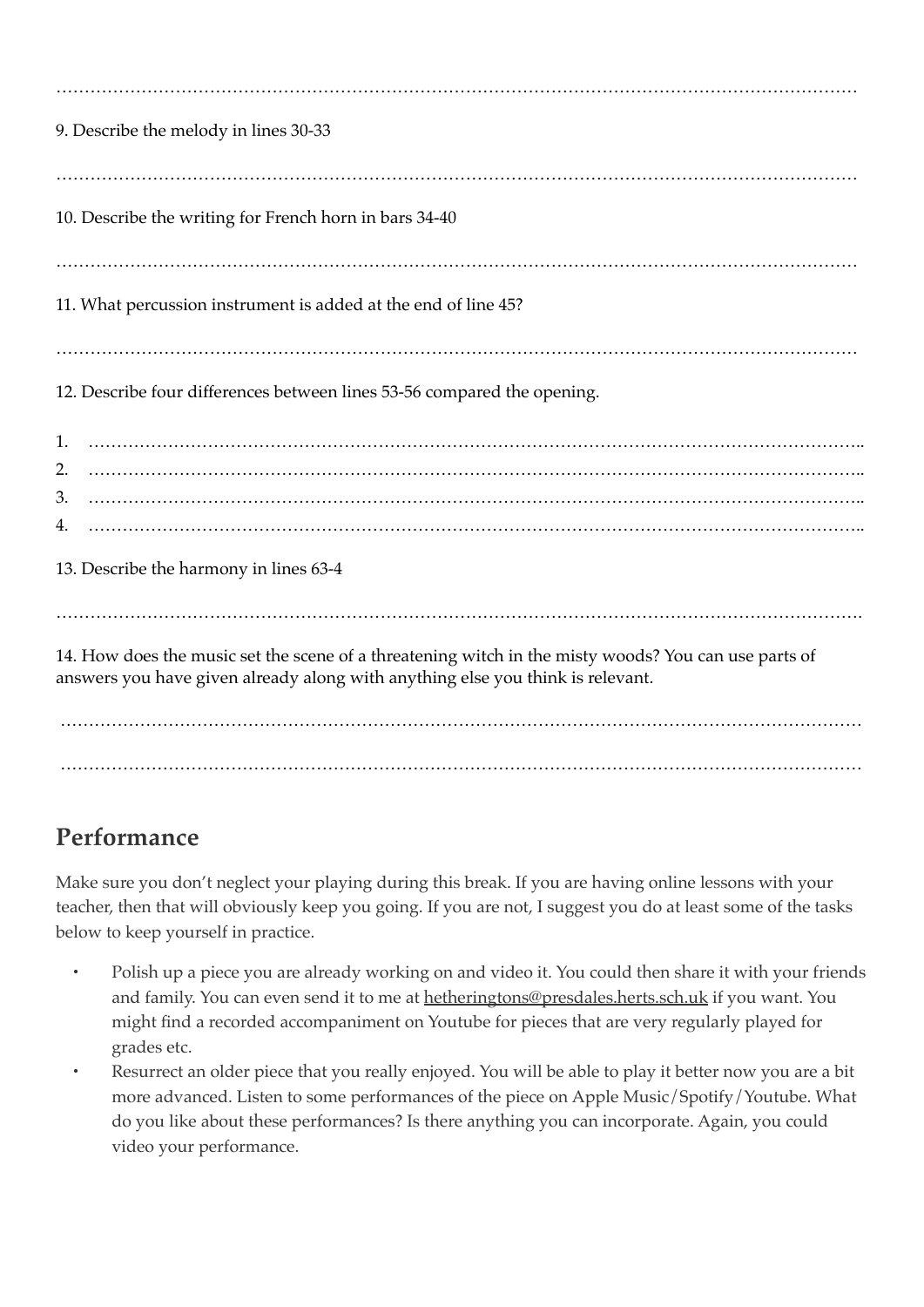- Look at the graded lists for the level at which you are currently playing. Listen to the pieces and choose one to learn from scratch. You can use recorded performances to help you learn the piece and decide how to play it.
- Prepare a performance of a short piece of your choir for a class recital in early September. You can use a piano accompaniment, backing track, or it can be completely solo.

### **Extension Tasks**

If you are looking for other things to keep you busy, pick a selection from the following tasks.

#### **Stuff to watch on Youtube**

- Some really simple explanations of basic music theory building blocks at 12tone: starts with some ludicrously basic stuff but moves on to go over basics that you might be rusty on.
- Good basic introduction to the symphony by Howard Goodall from the BBC
- A much longer video on the symphony by Howard Goodall (this is the first of a series)
- An introduction to Debussy, again from Howard Goodall at the BBC
- Anything on the **LSO Youtube Playlist**
- During the COVID 19 lockdown you can access archived Berlin Philharmonic concerts amazing!
- Lloyd Webber is streaming his musicals free on Friday nights on theshowsmustgoon
- And here is a massive list of performing arts stuff you can access from home during lockdown. Most of if free or very cheap.
- Composition task from Passing Notes free during lockdown by using the code COVID19

#### **Composition 1**

Can you write an eight-bar melody in the Classical style that is like the extract below. Either write it for string quartet in Noteflight, Musescore or on paper or write it for a melody instrument with piano chords. Notice that the harmony is quite simple, the melody sticks closely to the chords with just simple decorations, bar 3-4 and 7-8 are cadences. You can look at the notes here if you want some technical tips: